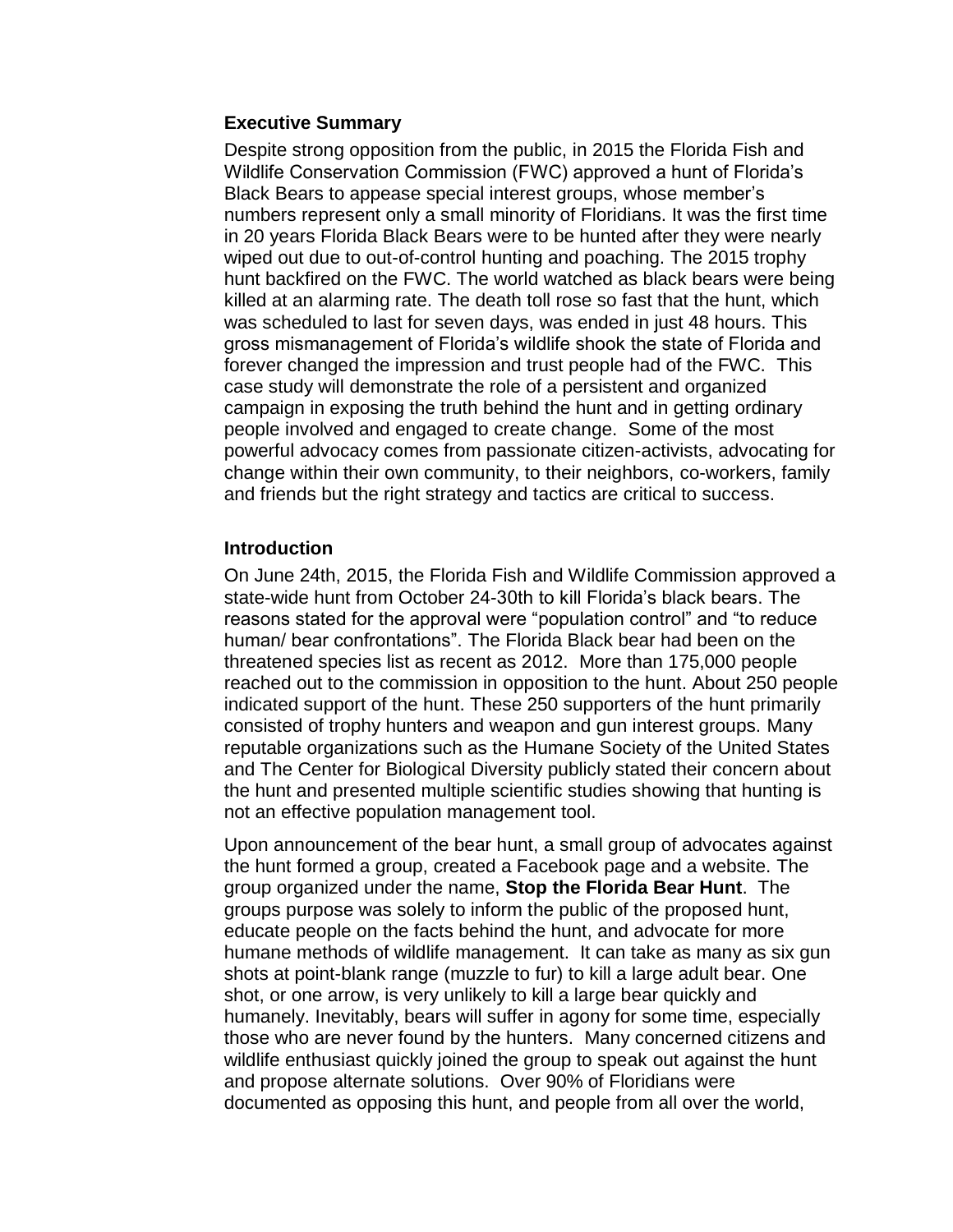including many hunters and conservationists, came together to save bears and stop this proposed annual trophy hunt.

In testimony at the FWC's meeting on September 2, 2015 in Ft. Lauderdale, Dr. Thomas Eason, Director of Habitat and Species Conservation for the Florida Fish and Wildlife Conservation Commission (FWC), explained that bear-human conflicts can be reduced by as much as 95% through trash-management practices alone. An increase in the number of encounters with bears in recent years was sited to justify the hunt. The FWC failed to consider that we have confiscated 82% of the Florida Black bear's original habitat by clearing land for commercial and residential buildings and that most of these "encounters" have been related to bears looking for food around places where people have left food, trash or pet food unsecured. The best ways to minimize human-bear interactions are to secure trash and use nonlethal methods of addressing problem bears. **Stop the Florida Bear Hunt** was instrumental in spreading the word about bear proof trash cans and providing retrofitted latches for existing cans to keep bears in the woods and out of the neighborhoods.

As the date of the hunt grew closer, more people spoke out against the hunt and more evidence against the hunt accumulated. In court testimony on October 1, 2015, Dr. Eason admitted that the black bear has not exceeded the biological carrying capacity of its habitat. In other words, there were not too many bears in the woods. Dr. Eason also testified that scientific studies have shown that hunting does not reduce conflicts between bears and humans and this hunt is not expected to do so, either. If there are not too many bears in the woods, and conflicts with humans in suburbia can be almost completely solved with simple changes in human behavior, like securing trash, why did the state authorizing the killing of 320 bears?

The bottom line is that the Florida Black bear hunt was driven by politics, not science. It was nothing more than a trophy hunt for special interest groups and hunting clubs. If the state were truly serious about being conservative, it would have waited until the bear population study had completed in 2016 and the results of a state-wide survey would be tabulated. Dr. Stephen Stringham, one of the country's foremost bear biologists, testified in court that the population of bears in Florida could actually be declining. Holding a hunt in 2015 invalidated the research that has already been conducted (at the expense of hundreds of thousands of taxpayer dollars) and nearly pushed the Florida Black Bear back into the threatened status from which it has only recently emerged.

#### **Body**

When the group **Stop the Florida Bear Hunt** was formed, a website and Facebook page were set up. The Facebook page was initially set up to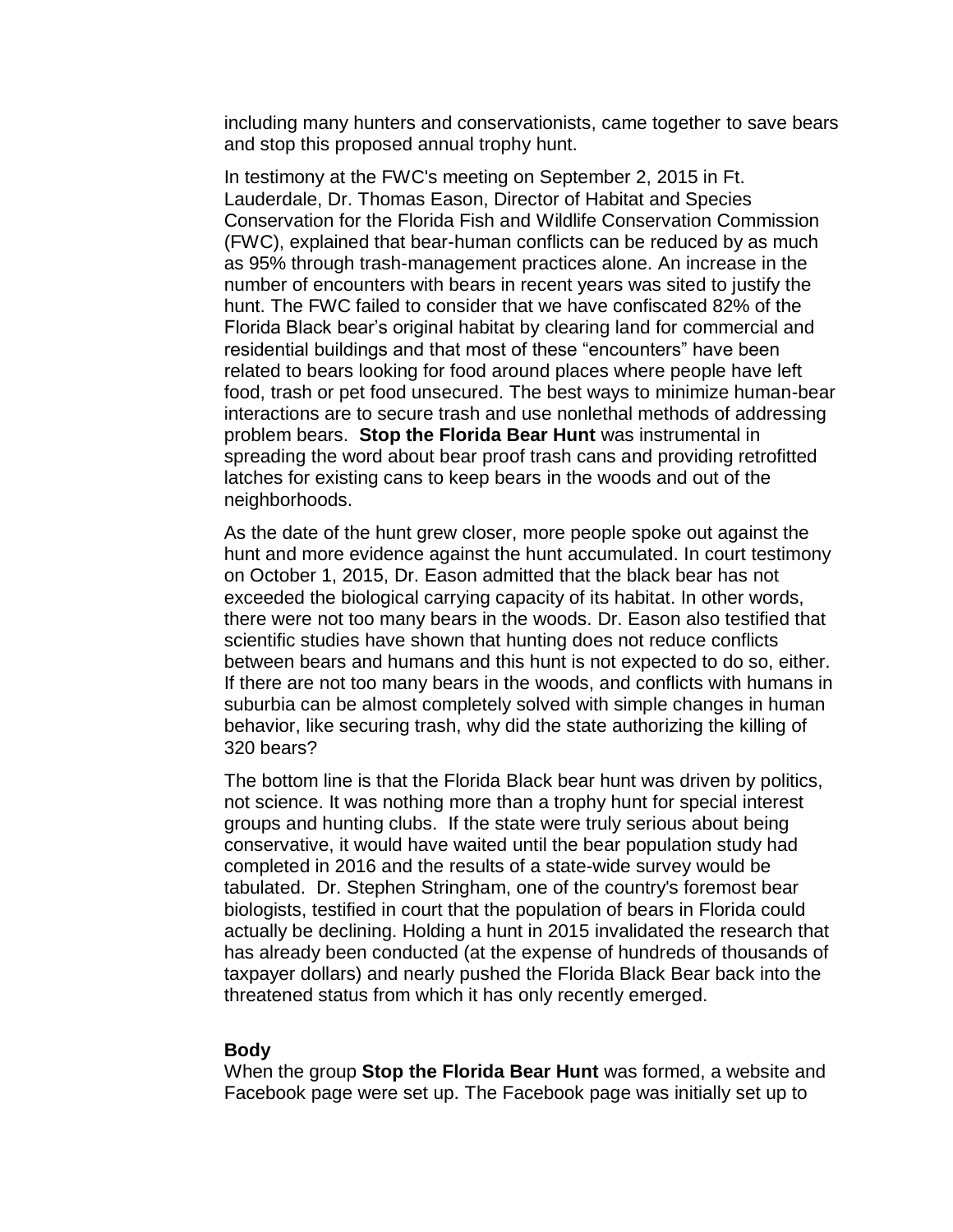inform the public of new developments of the hunt and create awareness about the Florida Black Bear. Between the time the hunt was announced and the day the Hunt began, an estimated 30,000 followers liked the page and actively participated in online discussions. Today, the Facebook page that has over 79,000 likes. In 2015, a few weeks before the hunt, Adam Sugalski the Executive director of **Stop the Florida Bear Hunt** was interviewed on NPR. He spoke out publicly against the bear hunt and presented factual evidence for why the hunt should not occur. Shortly after, **Stop the Florida Bear Hunt** organized a 14 City Protest, which at the time was the largest coordinated protest in Florida. That year the group received a grant from LUSH cosmetics to help pay for printing costs of the posters and flyers.

Members of the group attended FWC meetings to point out public opposition and scientific evidence against the hunt. A petition to stop the hunt was created and over 150,000 signatures were collected and delivered to the FWC. The Florida Black Bear's plight captured the attention of both National and International news forums. Adam Sugalski was interviewed by multiple news outlets for online, TV and radio publication. He co-published articles in Psychology today and the Huffington Post with Dr. Mark Bekoff. Despite the media coverage and public outcry, the FWC proceeded with the Florida Black Bear hunt.

Even though there was ample factual evidence presented against the proposed bear hunt, five of Florida's FWC commissioners voted in favor of the hunt and one voted against it (see Table 1). These commissioners who voted in favor of the hunt and who are paid with state funds, appointed to protect Florida's wildlife, and conserve the beauty of the state voted to kill one of the most beautiful and gentle animals that we share our wonderful State with. Many more humane ways of dealing with the encounters were presented such as relocation, bear proof trash cans, and even sterilization. The FWC chose to completely ignore these well thought out proposals and public opinion to appease special interest groups.

On the day the hunt began, a group from **Stop the Florida Bear Hunt** along with several other organized groups went into the woods to document the hunt. These "bear monitors" were positioned at the weigh stations to keep a record of how many bears had been killed and photograph the carnage. Due to the very high volume of bears killed, the weeklong proposed hunt was called off after only 48 hours. This does not include unreported bears or cubs who died due to their mother being killed in the Hunt. Mother bears with cubs were not supposed to be taken, but it is common for mother bears to "tree" their cubs as much as 200 yards away while they forage for food. Hunters will not see the cubs, and those cubs will be orphaned, left alone to die from starvation or predation by male bears (cubs stay with their mothers for as long as two years). At the time of the year the hunt occurred – just prior to denning – many female bears were pregnant. There is no way for a hunter to know this.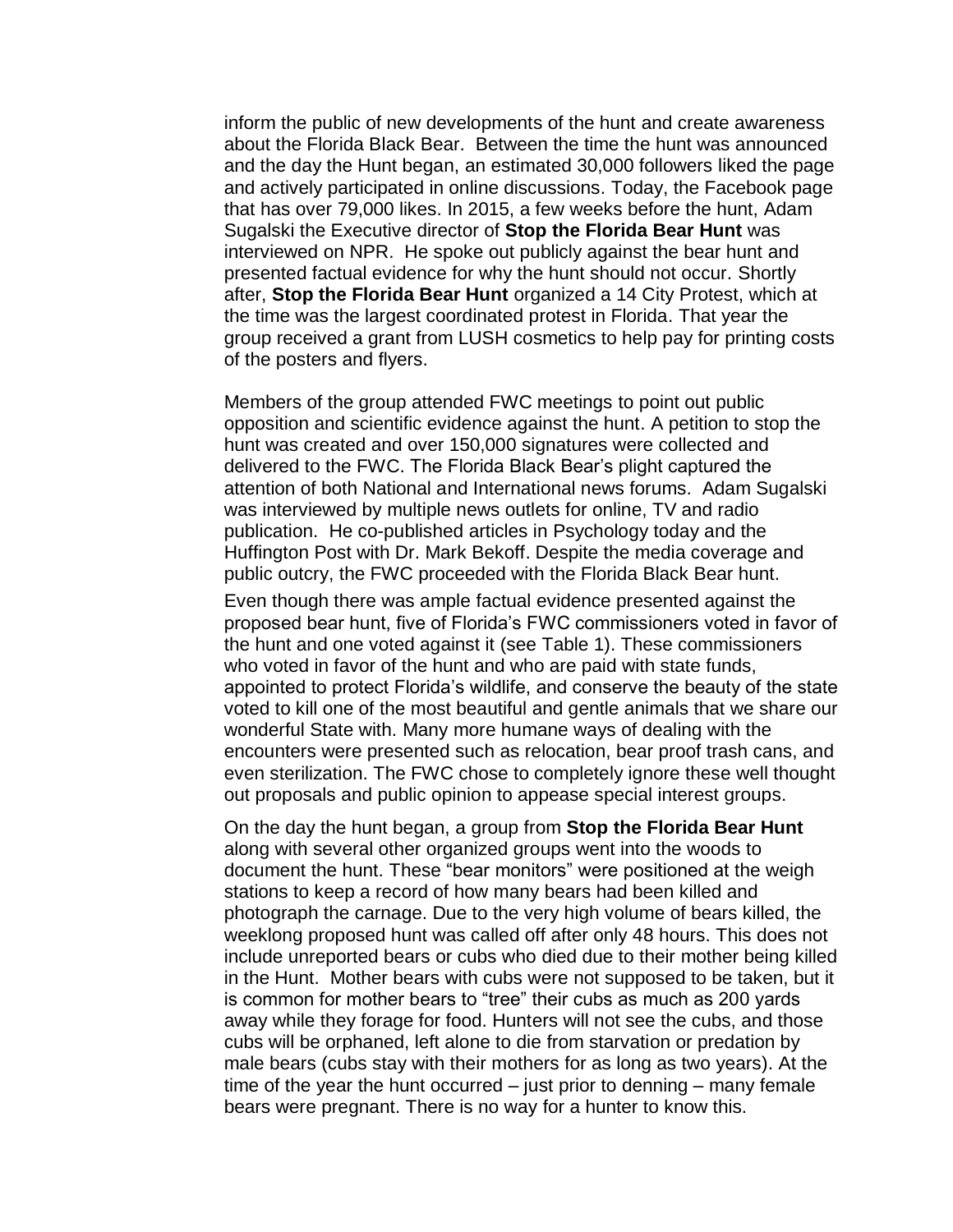The FWC had previously announced that the hunt would be an annual occurrence. **Stop the Florida Bear Hunt** immediately prepared to begin the campaign to stop the hunt in 2016. The Florida Black Bear population could not withstand another hunt like this. **Stop the Florida Bear Hunt** engaged in more tactics and strategies to raise public awareness and sway the decision of the FWC commissioners. Adam was granted a second interview on National Public Radio. This time he focused his comments around the mismanagement of the 2015 hunt and the proposed use of hounding for the 2016 hunt. The group organized monthly call in and email campaigns to the FWC opposing the bear hunt. Representatives from **Stop the Florida Bear Hunt** attended 3 FWC meetings to speak out against the hunt and try to convince the FWC Commissioners that the public was not in favor of anther hunt. **Stop the Florida Bear Hunt** staged another 28 protests in 28 different cites all at the same time in June 2016, a day before FWC commissioners were scheduled to vote on the 2016 hunt. The group provided protest consulting and ensured protesters knew their legal rights as a demonstrator and how to obtain the necessary permits. In addition, they provided guidance on how to organize a call to action and create press releases so that considerable turnout and media coverage were available. **Stop the Florida Bear Hunt** supplied 100s of activists with free leaflets to conduct their own outreach campaigns.

Media relations was a central part of the campaign to stop the hunt. Understanding how to best manage a campaign and message and preparing for interviews and press conferences is critical to staying on point and getting your message across. Adam was interviewed by NatGeo, Washington Post, UK Express, Rueters and many more local and national media outlets to generate global media coverage and opposition to the hunt. In addition, partnerships all over the state were created with different groups to focus on one common cause, the Florida Black Bear. The use of common messaging, graphic design and literature was important throughout the campaign. People associate a refined, polished image with professionalism and most importantly, credibility. Overall, over 50,000 fliers designed to get attention and promote awareness about the hunt were distributed throughout the state of Florida.

In 2016, the Florida Black Bear hunt was voted down due to overwhelming public outcry against the barbaric and unnecessary hunt and now the 2017 and 2018 have been halted as well. We believe that all the actions described above played a crucial role in stopping the Florida Black Bear hunt. A coordinated approach and uniting concerned citizens with common messaging and media tactics was the key to defeating the FWC. The trophy hunt was unscientific, immoral, and undemocratic and we let the world know through the effective use of social media, educational and media outlets.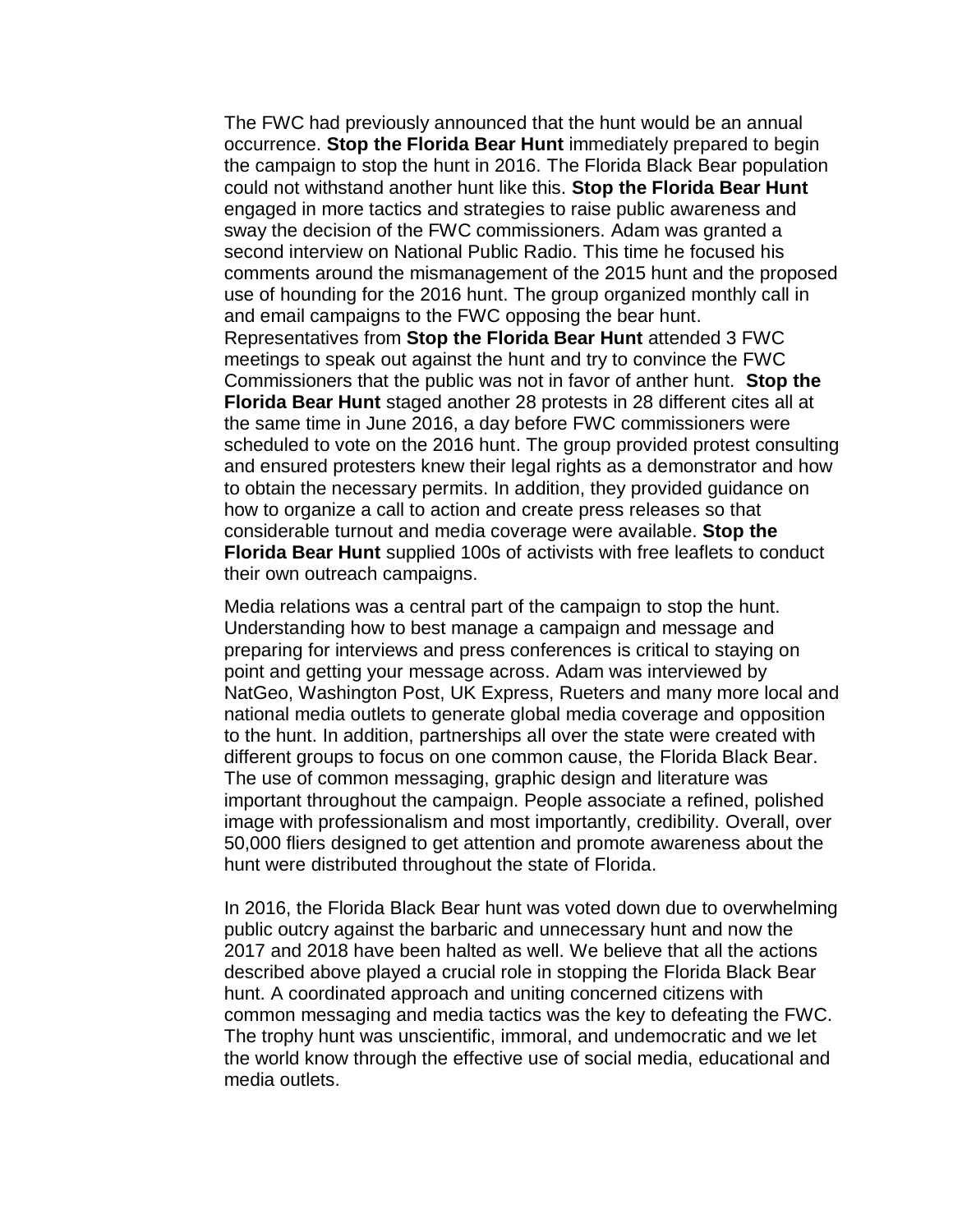#### **Conclusion**

Utilizing professional activism to raise public awareness is an effective tool to end the cruelest forms of animal abuse. The approach described in this study can be replicated and current efforts are underway to stop hunts in Connecticut, Virginia, and in Alaska. Organized professional activism can also be extended to other social injustices and this is the principle upon which OneProtest was founded. The organization is dedicated to supporting activists across the nation by sharing a wealth of experience in mobilizing the strong voice of the people to stand up and affect real change. Members of the group bring many years of experience in building and supporting a plethora of national and local non-profits dedicated to animal protection, hands-on undercover work, and a strong artist background to fight for those least able to fight for themselves. The group is dedicated to empowering local social justice, environmental and animalrights activists and activist communities to carry out peaceful, lawful demonstrations that are well-organized, media-savvy and effective with well-designed, professionally produced posters, banners and other materials. To date, OneProtest has organized several very successful campaigns and actions across a variety of physical and virtual platforms covering issues such as animals in circuses, trophy hunting, dog racing and environmental causes.

## **Appendices**

#### **Table 1**

| Member                        | Current Term   Original<br><b>Began</b> | Appointment   | Term<br><b>Expires</b> |
|-------------------------------|-----------------------------------------|---------------|------------------------|
| <b>Charles W. Roberts III</b> | Sept. 1,                                | Sept. 1, 2011 | Aug. 1,                |
| <b>Yes to hunt</b>            | 2011                                    |               | 2016                   |
| <b>Ronald M. Bergeron</b>     | March 8,                                | Aug. 6, 2007  | Aug. 1,                |
| <b>No to hunt</b>             | 2013                                    |               | 2017                   |
| <b>Adrien Bo Rivard</b>       | March 8,                                | March 8, 2013 | Aug. 1,                |
| <b>Yes to hunt</b>            | 2013                                    |               | 2017                   |
| <b>Richard A. Corbett</b>     | March 8,                                | February 2003 | Jan. 6,                |
| <b>Yes to hunt</b>            | 2013                                    |               | 2018                   |